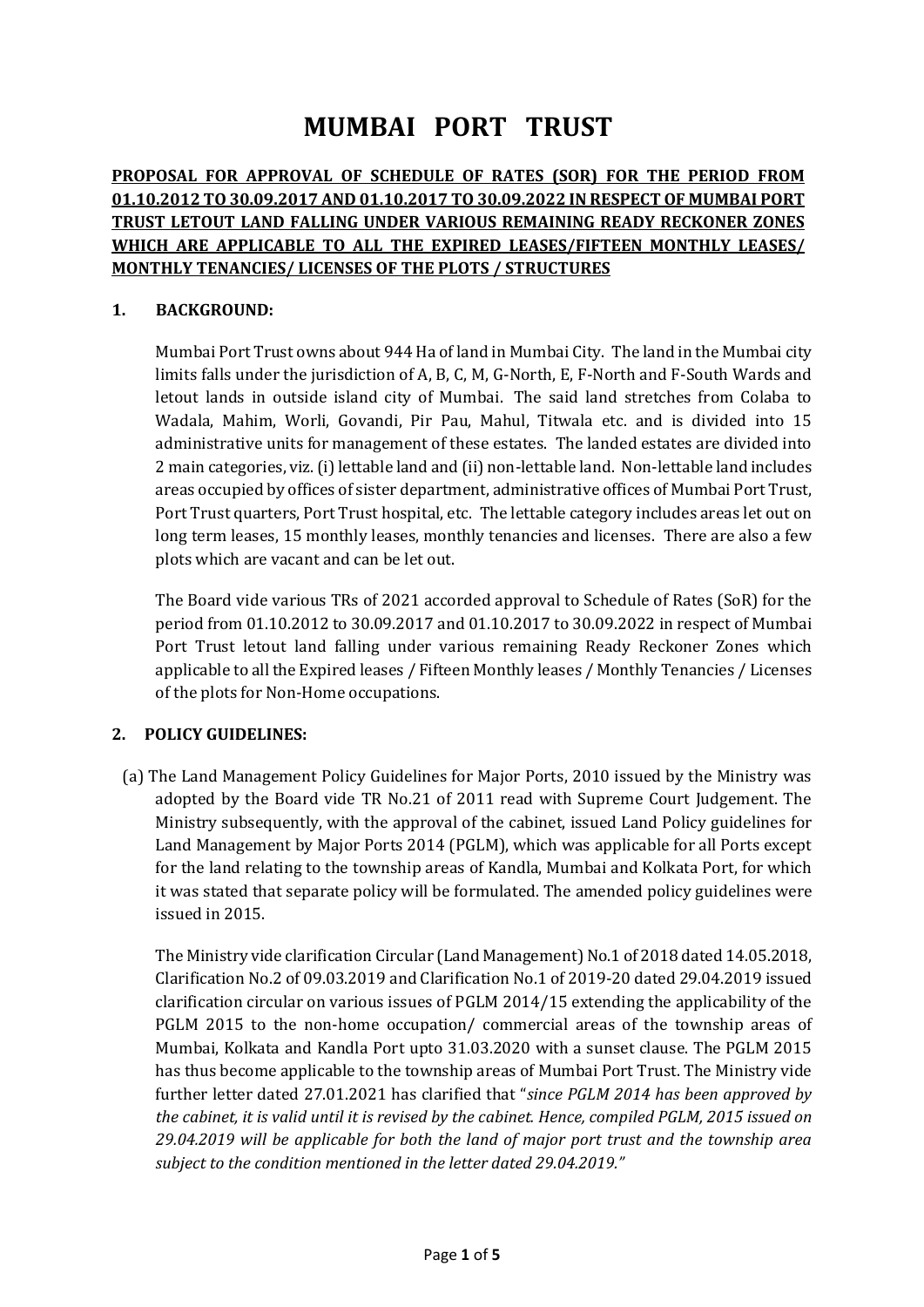- (b) As per the PGLM-2015, the Land Allotment Committee is required to consider the following factors for determining the market value of the Port land:
	- I) Five factors
		- a) State Government's Ready Reckoner of land values in the area, if available for similar classification/ activities.
		- b) Highest rate of actual relevant transactions registered in the last 3 years in the ports vicinity (the vicinity of the Port is to be decided by the respective Port Trust Boards) with an appropriate annual escalation rate to be approved by the Port Trust Board.
		- c) Highest accepted tender-cum-auction rate of Port land for similar transaction updated on the basis of the annual escalation rate approved by the Port Trust Board.
		- d) Rate arrived at by an approved valuer appointed for the purpose by the Port.
		- e) Other relevant factor as may be identified by the Port.
	- II) The Land Allotment Committee shall, while recommending the latest market value for any land would normally take into account the highest of the factors mentioned in Para 13(a) of PGLM 2015 above. Reserve price in terms of the annual lease rent would be latest SoR determined in accordance with Para 13(a) and 13(c) of PGLM 2015 and would in no case be less than 6% of the latest value recommended by the Port trust.
	- III) The Port trust would make a proposal as outlined in Para 13 (a) of PGLM 2015 to TAMP for fixing the latest SoR of the land. The TAMP would notify the latest SoR of the land after following due process of consultation with stake holders within 45 days of the receipt of the proposal. The Port trust board will fix a rate of annual escalation which would not be less than 2 %. SoR would be refixed once in every 5 years by TAMP".

## **3. LEGAL ISSUES:**

TAMP had vide notification No. TAMP/10/98-Misc of 28.03.2000 issued orders dated 15.03.2000 on its jurisdiction for framing scale of rates and statement of condition on the issue of applicability of SOR to all lands of all Major Ports. The said notification was challenged by the Mumbai Port by Writ Petition 1153 of 2000. In the writ petition, by interim order dated 02.05.2000, the Bombay High Court had stayed the applicability of TAMP's order to areas not falling within Port limit and Port approaches. The issue of withdrawal of Writ Petition and necessary advice for the same was taken up with the Ministry in the light of PGLM 2015. TAMP has since by letter dated  $15<sup>th</sup>$  July 2019 intimated that TAMP is required to fix the SOR for all areas of Mumbai Port including Township areas with effect from 01.10.2012 onwards in terms of advisory from the Ministry of Shipping and therefore notification dated 28th March 2000 may be seen to have become infructuous. Therefore, the Writ Petition was also withdrawn by High Court order dated 08.08.2019.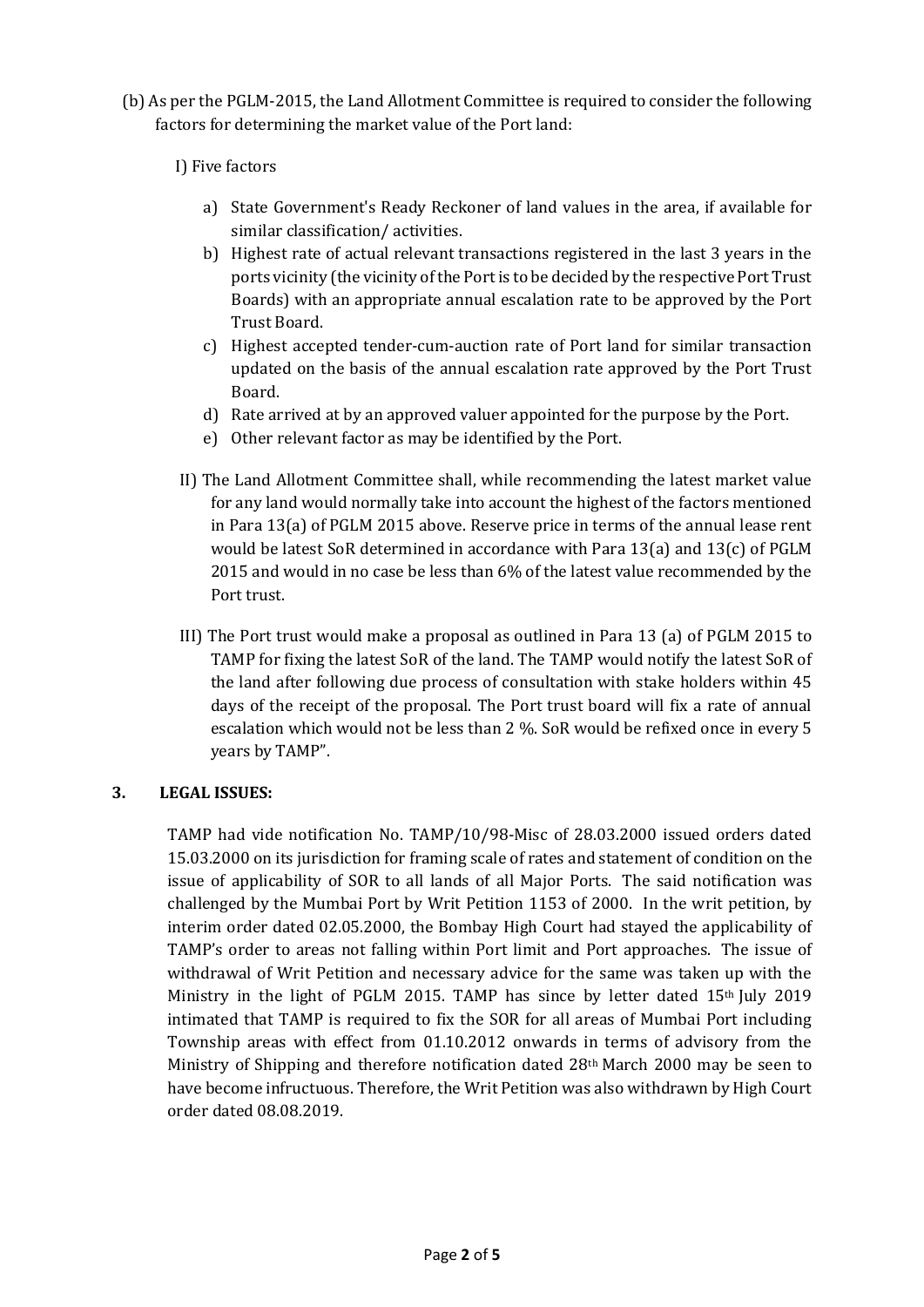## **4. LAC RECOMMENDATIONS:**

## **(A) Fixation of SoR rates for remaining Ready Reckoner zones for Non-Home occupations**.

Earlier TR No.222 of 2015 Board has approved rates for 23 Ready Reckoner zones. The same methodology of 6% return on Ready Reckoner 2012 with 4% annual escalation is adopted as base rate of SoR for remaining zones. List of zones is in the **Annexure-I,** will be made applicable for computation of rental/compensation for Non-Home Occupations, Home Occupations and Mixed (Home + Non-Home), P.T. Structure falling in these zones.

## **(B) Fixation of SoR 2012-17 (From 01.10.2012 to 30.09.2017) for the zones which required special consideration is enclosed in Annexure-II**

- (i) **Fish based occupations of Sassoon Dock (1/6A):** Land rate given by valuer (i.e.**80% of land rate of SDRR 2019-20**) as on **April 2019** taken as base rate (**Rs. 1,50,880/- per sqm as on 01.10.2018**) and de-escalated 4% every October for SoR 2012-17. The above land rate/SoR will increase with 4% every October.
- (ii) **Land at existing JD Island:** Land rate of Rs. 23,444/- per sqm as on 01.10.2012 as Fair Market Value for existing land at Jawahar Dweep (JD) Island. Schedule of Rates (SoR) by considering 6% p.a. return = Rs. 117.22/- per sqm per month. The above land rate/SoR will increase with 4% every October.
- (iii) **Land/Wharf/Jetty letout to Fish based occupations at Ferry Wharf (3/36):**  LAC recommends following rate as on 01.10.2012 arrived by de-escalating the land/jetty rate of 01.10.2017 with 4% every October. Land/Jetty rate of Rs. 1,17,098/- per sqm for FSI 1 as on 01.10.2012. Schedule of Rates (SoR) by considering 6% p.a. return (As on 01.10.2012). For Land/Jetty = Rs. 585.49 per sqm per month. The above land/jetty rate/SoR will increase with 4% every October.
- (iv) **Shed/MbPT Structure letout to Fish based occupations at Ferry Wharf (3/36):** LAC recommends Shed Rate/MbPT structure rate of Rs. 1,36,856/- per sqm for FSI 1 as on 01.10.2012. Schedule of Rates (SoR) of Rs. 684.28 per sqm per month by considering 6% p.a. return (As on 01.10.2012). The land rate/SoR will increase with 4% every October.

## **(C) Fixation of SoR 2017-2022 (From 01.10.2017 to 30.09.2022) for the zones which required special consideration is enclosed in Annexure-III**

- (i) **Fish based occupations Sassoon Dock (1/6A) :** Land rate given by valuer (i.e.**80% of land rate of SDRR 2019-20**) as on **April 2019** taken as base rate (**Rs. 1,50,880/- per sqm as on 01.10.2018**), de-escalated and escalated 4 % every October for SoR 2017-22.
- (ii) **Land at existing JD Island:** Land rate of Rs. 28,523/- per sqm as on 01.10.2017 as Fair Market Value for existing land at Jawahar Dweep (JD) Island. Schedule of Rates (SoR) by considering  $6\%$  p.a. return = Rs. 142.62/- per sqm per month. The above land rate/SoR will increase with 4% every October.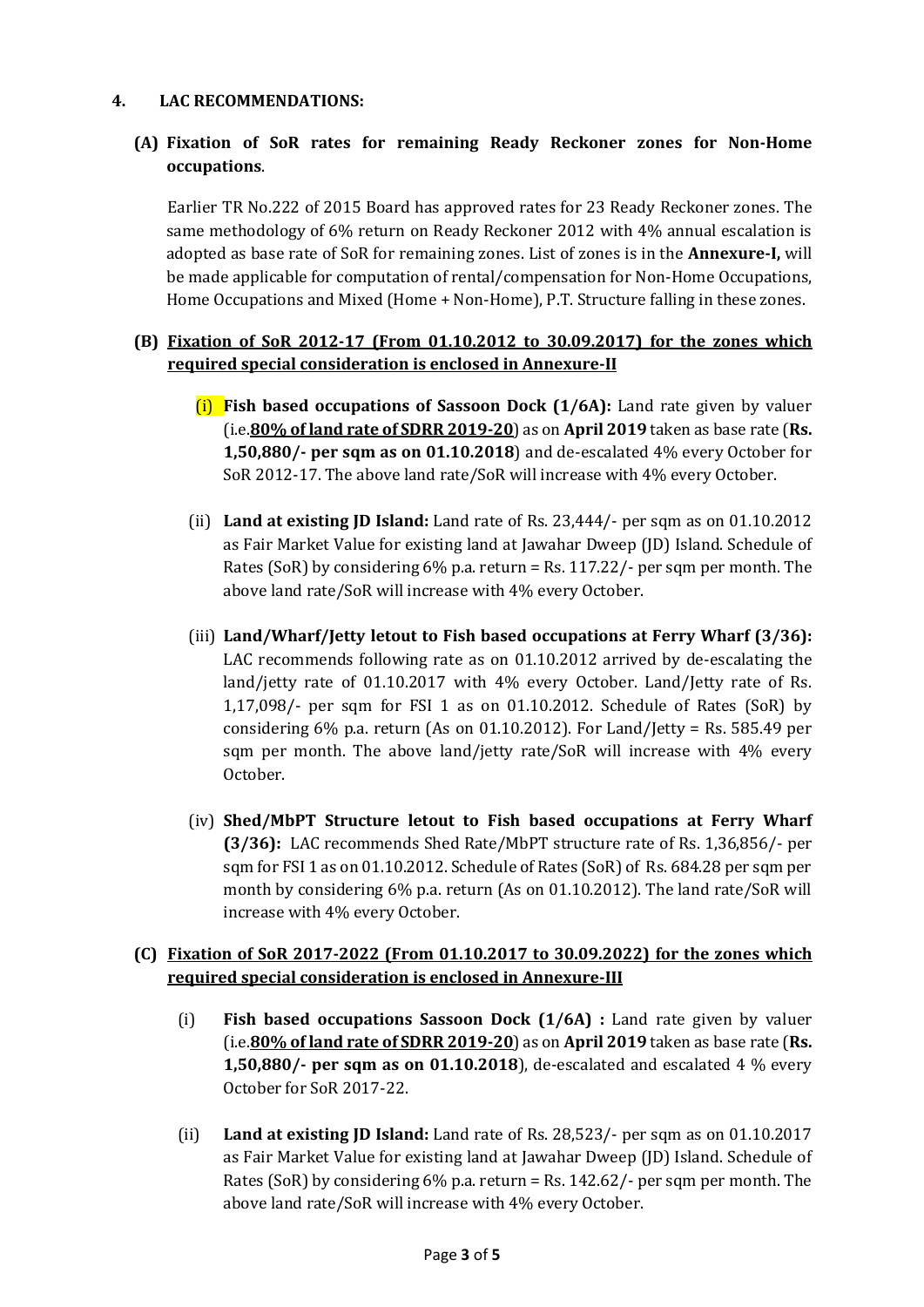- (iii) **Land area of about 15 Ha undergoing Reclamation adjoining to Jawahar Dweep (JD) Island (SoR for the Period 2019-22)**: Land rate of Rs. 24680/- per sqm as on 01.10.2019 as Fair Market Value for land area undergoing Reclamation adjoining to Jawahar Dweep (JD) Island. Schedule of Rates (SoR) by considering 6% p.a. return = Rs. 123.40/- per sqm per month. The above land rate/SoR will increase with 4% every October. The SoR will apply for fresh allotments at Reclaimed JD land.
- (iv) **Maratha Mandir Building at Jawhar Dweep (SoR for the period 2019-22):** Rate of Rs. 48,426/- per sqm as on 01.10.2019 (arrived by 4% increase on the rate of Rs. 44,773/-) as Fair Market Value for Maratha Mandir Building at Jawahar Dweep (JD) Island. Schedule of Rates (SoR) by considering 6% p.a. return = Rs. 242.13/- per sqm per month. The above rate/SoR will increase with 4% every October. The above SoR will apply for expired leave & license/letting and for fresh allotments at MbPT Maratha Mandir Office building.
- (v) **Land/Wharf/Jetty letout to Fish based occupations at Ferry Wharf (RR Zone 3/36 of Princess Dock):** Land rate of Rs. 1,48,166/- per sqm for land/jetty at Ferry Wharf for 01.10.2018 to 30.09.2019. Taking 4% de-escalation on the above rate LAC recommends Land/Jetty rate of Rs. 1,42,467/- per sqm for FSI 1 as on 01.10.2017. Schedule of Rates (SoR) of Rs. 712.34 per sqm per month by considering 6% p.a. return (As on 01.10.2017). The land rate/SoR will increase with 4% every Oct.
- (vi) **Shed/MbPT Structure letout to Fish based occupations at Ferry Wharf (3/36):** Shed Rate/MbPT structure of Rs. 1,73,166/- per sqm for passenger shed/MbPT structures at Ferry Wharf for 01.10.2018 to 30.09.2019. Taking 4% de-escalation on the above rate LAC recommends Shed Rate/MbPT structure rate of Rs. 1,66,506/- per sqm for FSI 1 as on 01.10.2017. Schedule of Rates (SoR) of Rs. 832.53 per sqm per month by considering 6% p.a. return (As on 01.10.2017). The land rate/SoR will increase with 4% every October.
- (vii) **Jamshedji Bunder (RR Zone 1/6A of Colaba Division):** The land rate of Rs. 1,74,381/- per sqm for FSI-1 as on 01.10.2017. LAC recommends Schedule of Rates (SoR) by considering 6% p.a. return (As on 01.10.2017) of Rs. 871.91 per sqm per month for FSI-1. The land rate/SoR will increase with 4% every October.

## **(D) Application of FSI factor in calculation of actual quantum of compensation.**

The computation of rentals/ compensation based on FSI consumed and areas will be likely to be contentious issue even after base SoR rates for one sq. mtr. of land are approved by TAMP. Linking of SoR rates of land to FSI consumed of the buildings / structures have several repercussions and complexities such as how to compute FSI, exemption of fungible FSI as per DC rules and permissible FSI, etc. To study these aspects in detail, vide TR 122 of 2021 the Board has accorded approval for formation of a committee of experts consisting of a retired Chief Engineer / Director of Planning of MCGM, Retired High Court Judge and a group of MbPT officials comprising Advisor (Planning), Chief Engineer, CLO, FA&CAO, Secretary and Estate Manager (I/C) alongwith